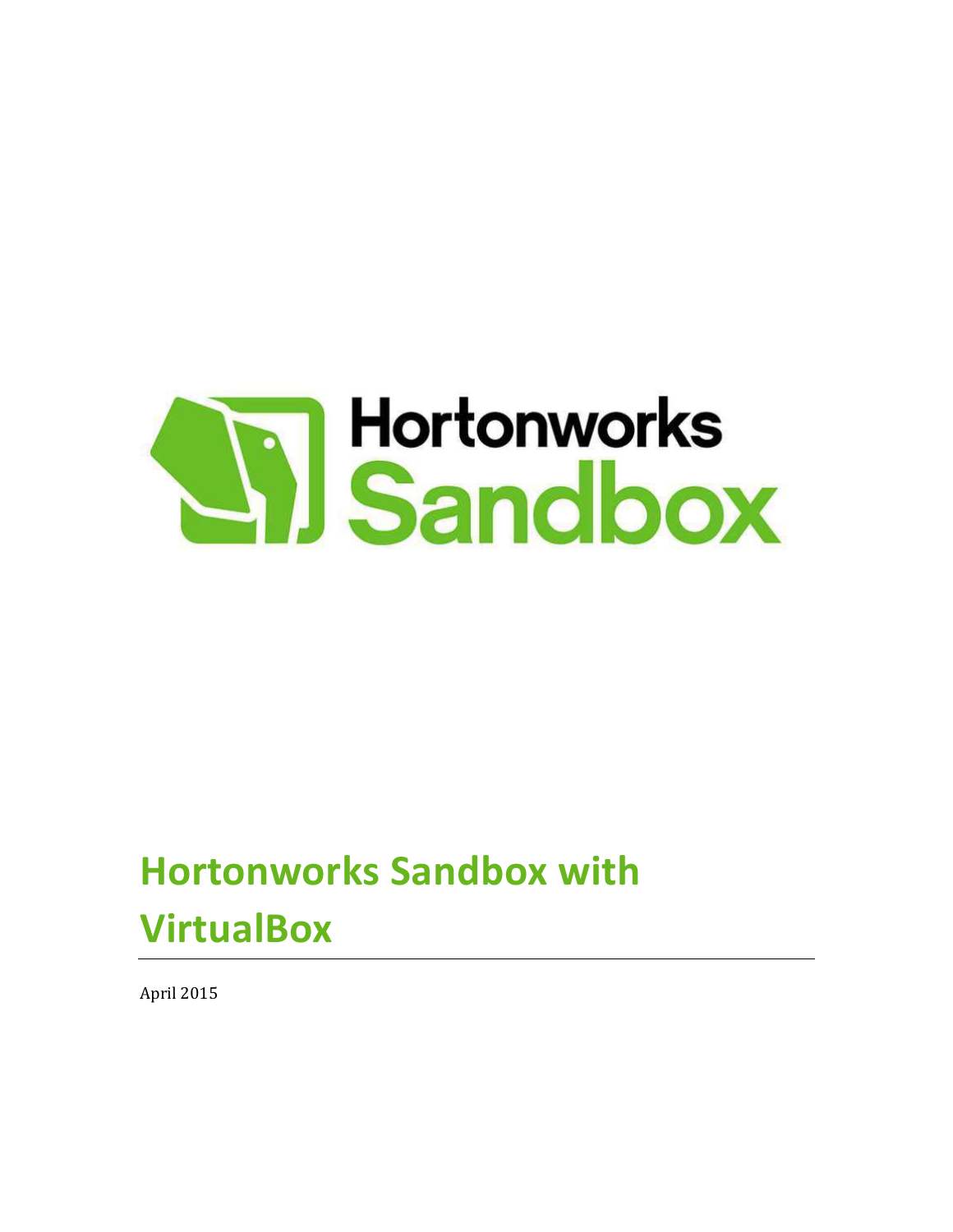

# **Overview**

The Hortonworks Sandbox is delivered as a virtual appliance. The virtual appliance (indicated by an .ovf or .ova extension in the filename) runs in the context of a virtual machine (VM), a piece of software that appears to be an application to the underlying (host) operating system (OS), but that looks like a bare machine, including CPU, storage, network adapters, and so forth, to the operating system and applications that run on it.

To use the Hortonworks Sandbox, one of the supported virtual machine applications needs to installed on your host machine:

- VirtualBox
- VMware Fusion & Player
- $\bullet$  Hyper-V

This document describes importing the Hortonworks Sandbox virtual appliance into VirtualBox.

# **Prerequisites**

To use the Hortonworks Sandbox with VirtualBox the following requirements need to be met:

# 9 **Oracle VirtualBox installed**

- o Version 4.2 or later
- o You can download VirtualBox here: https://www.virtualbox.org/wiki/Downloads

# 9 **Host Operating Systems:**

- o Host operating system refers to the operating system of your computer. The following link gives an exhaustive list of operating systems supported to run VirtualBox https://www.virtualbox.org/manual/ch01.html#hostossupport.
- $\checkmark$  **Hardware** (The newer the hardware the better):
	- $\checkmark$  CPU A 64-bit machine with a multi-core CPU that supports virtualization. Please look into your operating system's documentation to verify if you are running a 64 bit OS. Below are references for Mac OS X and Windows.

*Windows article:*  http://windows.microsoft.com/en-us/windows7/32-bit-and-64-bit-windowsfrequently-asked-questions Mac OS X: https://support.apple.com/en-us/HT3696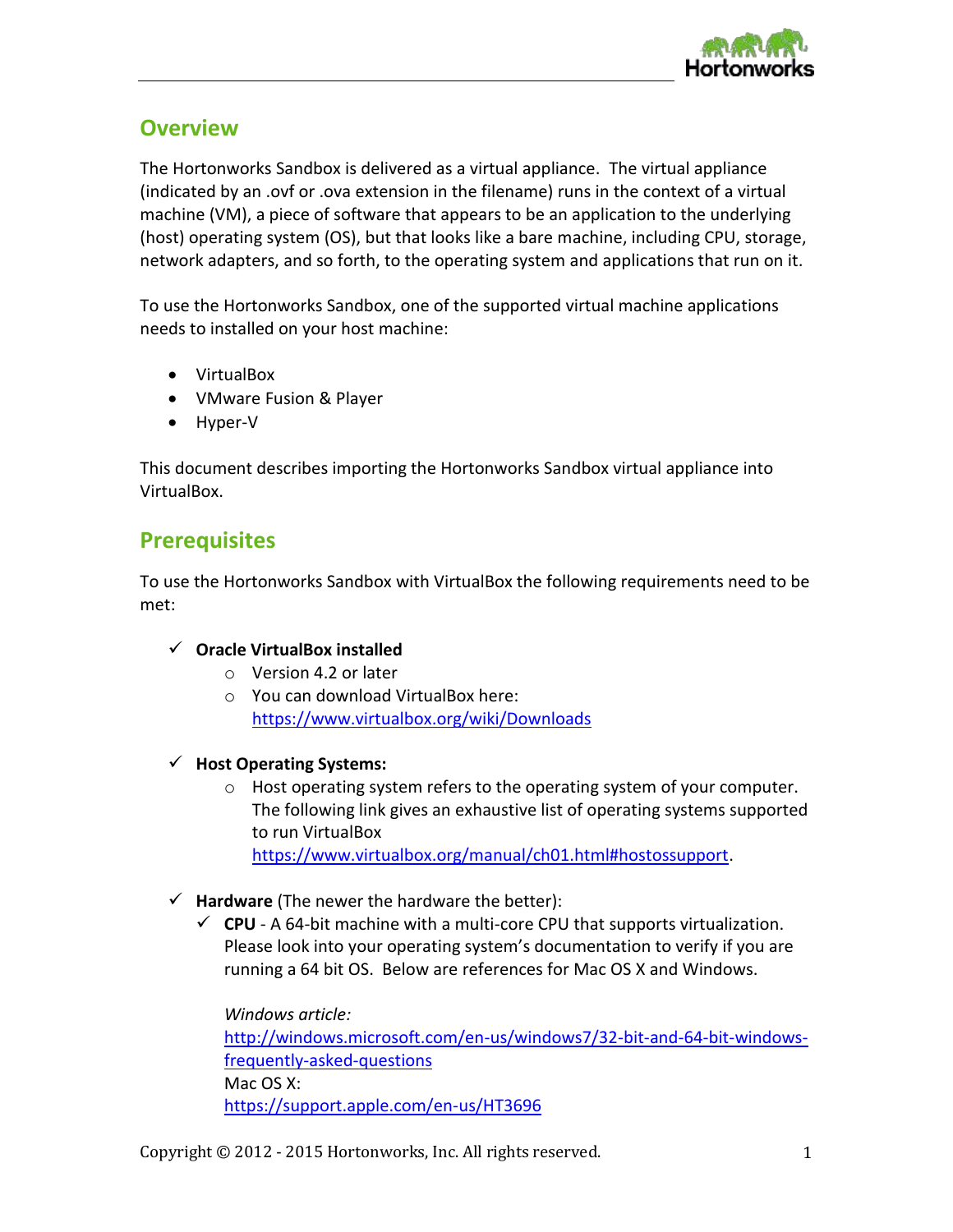

- $\checkmark$  **BIOS** Has been enabled for virtualization support. Please contact your specific computer vendor to determine how to enable/verify this feature in your machine's BIOS.
- $\checkmark$  **RAM** At least 4 GB of RAM (The more, the better) If you wish to enable services such as Ambari, HBase, Storm, Kafka, or Spark please ensure you have at least 10 Gb of physical RAM in order to run the VM using 8 GB.

More information for hardware requirements for VirtualBox can be found here https://www.virtualbox.org/wiki/End-user\_documentation

```
9 Browsers
```
- o Chrome 25+,
- o IE 9+ (Sandbox will not run on IE 10)
- o Safari 6+
- 9 **Hortonworks Sandbox virtual appliance for VirtualBox** 
	- $\circ$  Download the correct virtual appliance file for your environment from http://hortonworks.com/products/hortonworks-sandbox/#install The file extension for a virtual appliance for VirtualBox should be *.ova*

# **Procedure**

The steps provided describe how to import the Hortonworks Sandbox virtual appliance into VirtualBox. The screenshots displayed are taken from Mac OS X and Windows 7 machine running the VirtualBox 4.3.x software.

1. Open the **Oracle VM VirtualBox Manager**

You can do so by double clicking the icon:



On a Mac OS X machine, by default the application is installed within the Applications folder, hence the icon to launch the application can be found there.

On a Windows machine, the executable (.exe) file is typically found in  $c:\P$  rogram Files\Oracle\VirtualBox\VBoxManage.exe

The **Oracle VM VirtualBox Manager** window opens.

Copyright © 2012 - 2015 Hortonworks, Inc. All rights reserved. 2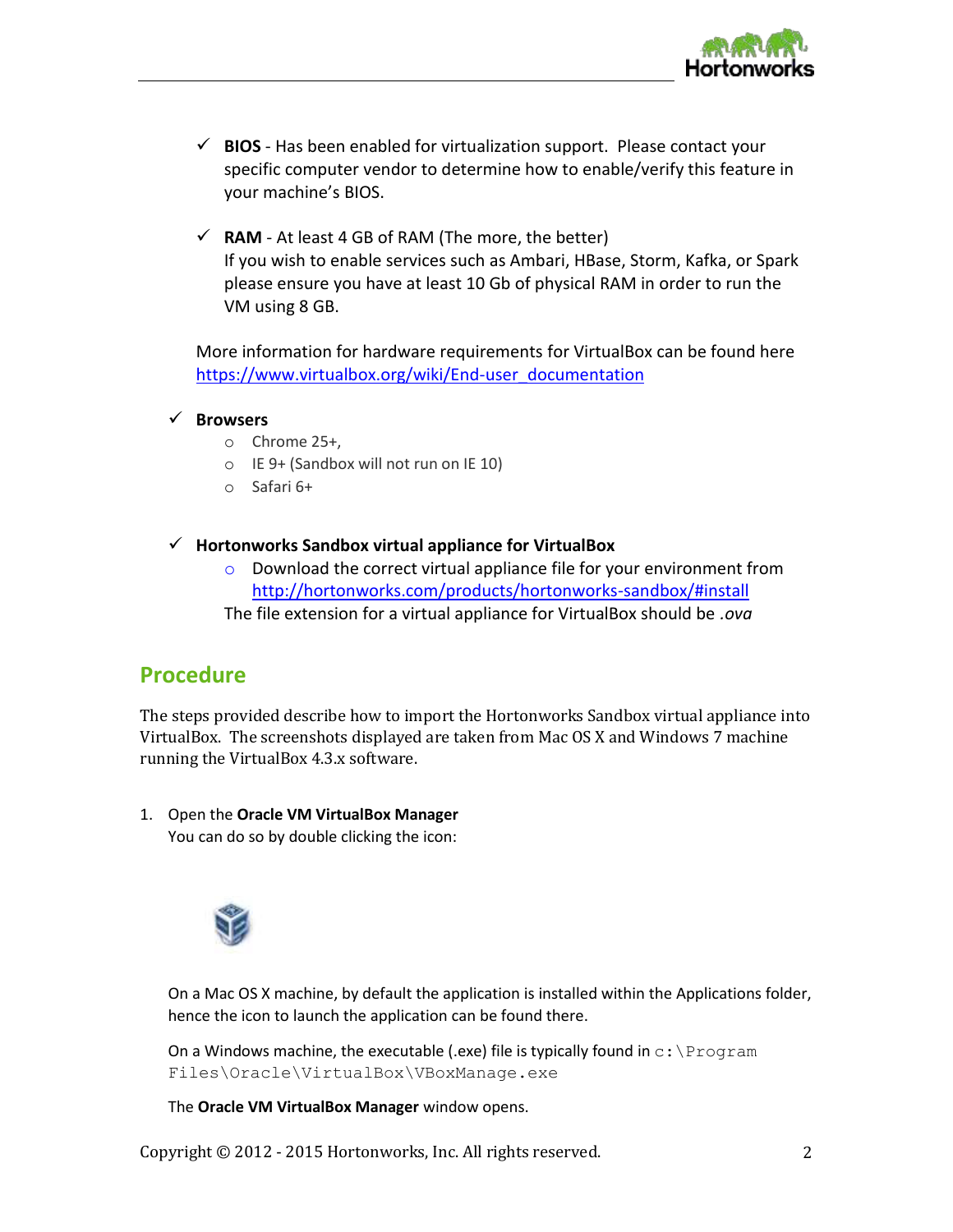

*Mac OS X:* 



#### *Windows 7:*



2. Open the **Preferences** dialog window.

*Mac OS X:* Select VirtualBox->Preferences... from the menu bar while the Oracle VM VirtualBox Manager application is in focus.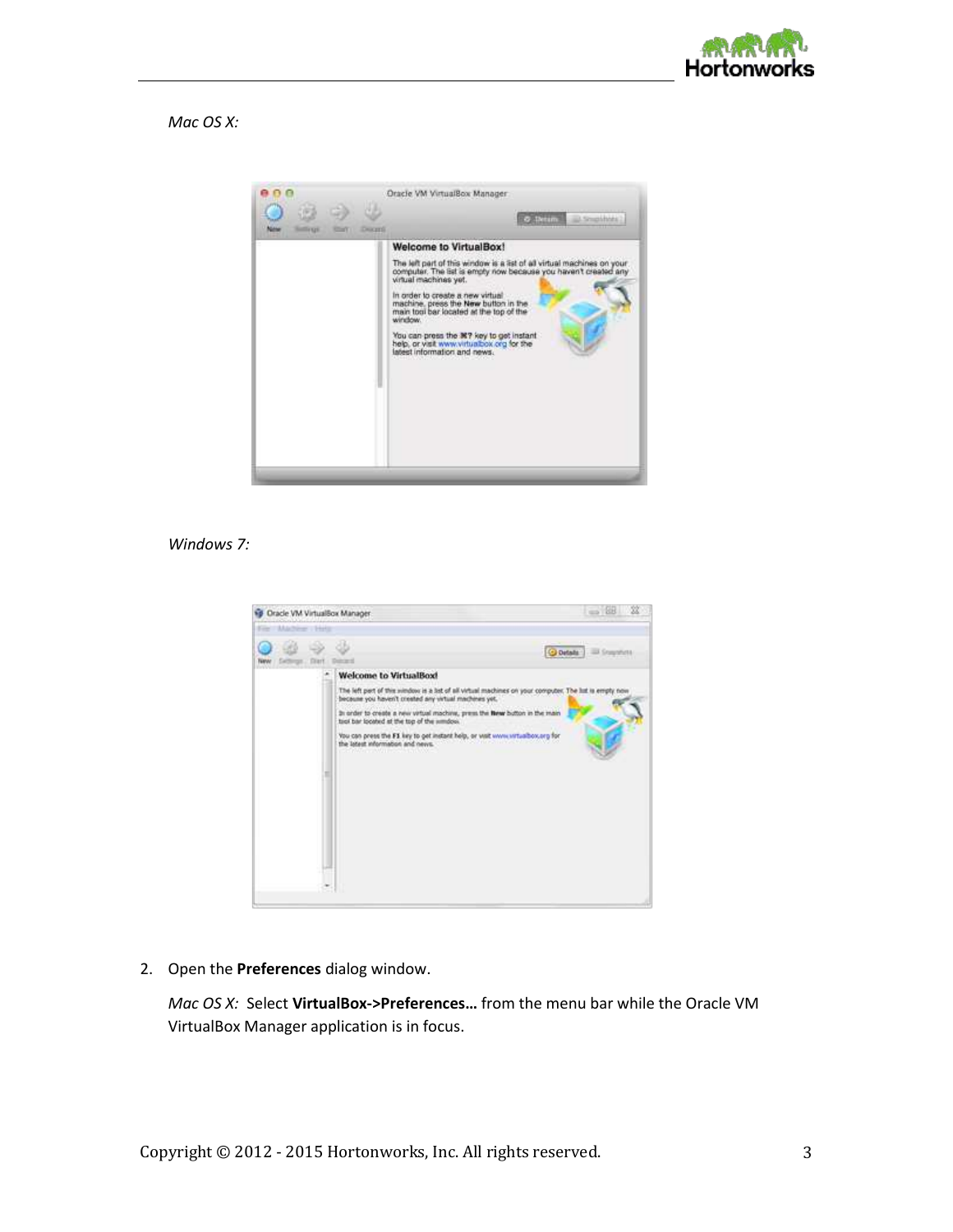

| VirtualBox File                       | Machine | Window | Help |
|---------------------------------------|---------|--------|------|
| About VirtualBox<br>Check for Updates |         |        |      |
| Preferences                           | tari)   |        |      |
| Services                              |         |        |      |
| <b>Hide VirtualBox</b>                |         |        |      |

## *Windows 7:*

Select File->Preferences... within the Oracle VM VirtualBox Manager

| File Machine Help                                                            |                                                                     |                                                                       |                                          |   |
|------------------------------------------------------------------------------|---------------------------------------------------------------------|-----------------------------------------------------------------------|------------------------------------------|---|
| Œ<br>Virtual Media Manager<br>ல<br>Import Appliance<br>க<br>Export Appliance | $Ctrl + D$<br>$Ctrl + I$<br>$Ctrl + E$                              |                                                                       | <b>O</b> Details<br>Snapshots<br>Preview |   |
| v<br>Preferences                                                             | $Ctrl + G$                                                          | Hortonworks Sandbox 2.1                                               |                                          |   |
| <b>V</b> Exit                                                                | $Ctrl + Q$                                                          | Red Hat (64 bit)<br>ime.                                              |                                          |   |
|                                                                              | Base Memory: 4096 MB<br>Processors:<br>Soot Order:<br>Acceleration: | ž<br>Hard Disk, CD/DVD<br>VT-x/AMD-V, Nested Paging,<br><b>PAE/NX</b> | <b>Hortonworks</b><br>Sandbox 2.1        | 릛 |
|                                                                              | Display                                                             |                                                                       |                                          |   |
|                                                                              | Video Memory:<br>Video Capture:                                     | 12 MB<br>Remote Desktop Server: Disabled<br>Disabled                  |                                          |   |
|                                                                              | Storage<br>Ø.                                                       |                                                                       |                                          |   |
|                                                                              | Controller: SATA<br>SATA Port 0:                                    | Hortonworks Sandbox 2.1-disk1.vmdk (Normal, 51.10 GB)                 |                                          |   |
|                                                                              | Audio                                                               |                                                                       |                                          |   |
|                                                                              | Disabled                                                            |                                                                       |                                          |   |
|                                                                              | <b>Network</b>                                                      |                                                                       |                                          |   |

3. Uncheck **Auto-Capture Keyboard** within the Preferences dialog window.

*Mac OS X:* Select the **Input** icon button from the top of the window first to get to the window containing the **Auto-Capture Keyboard** checkbox.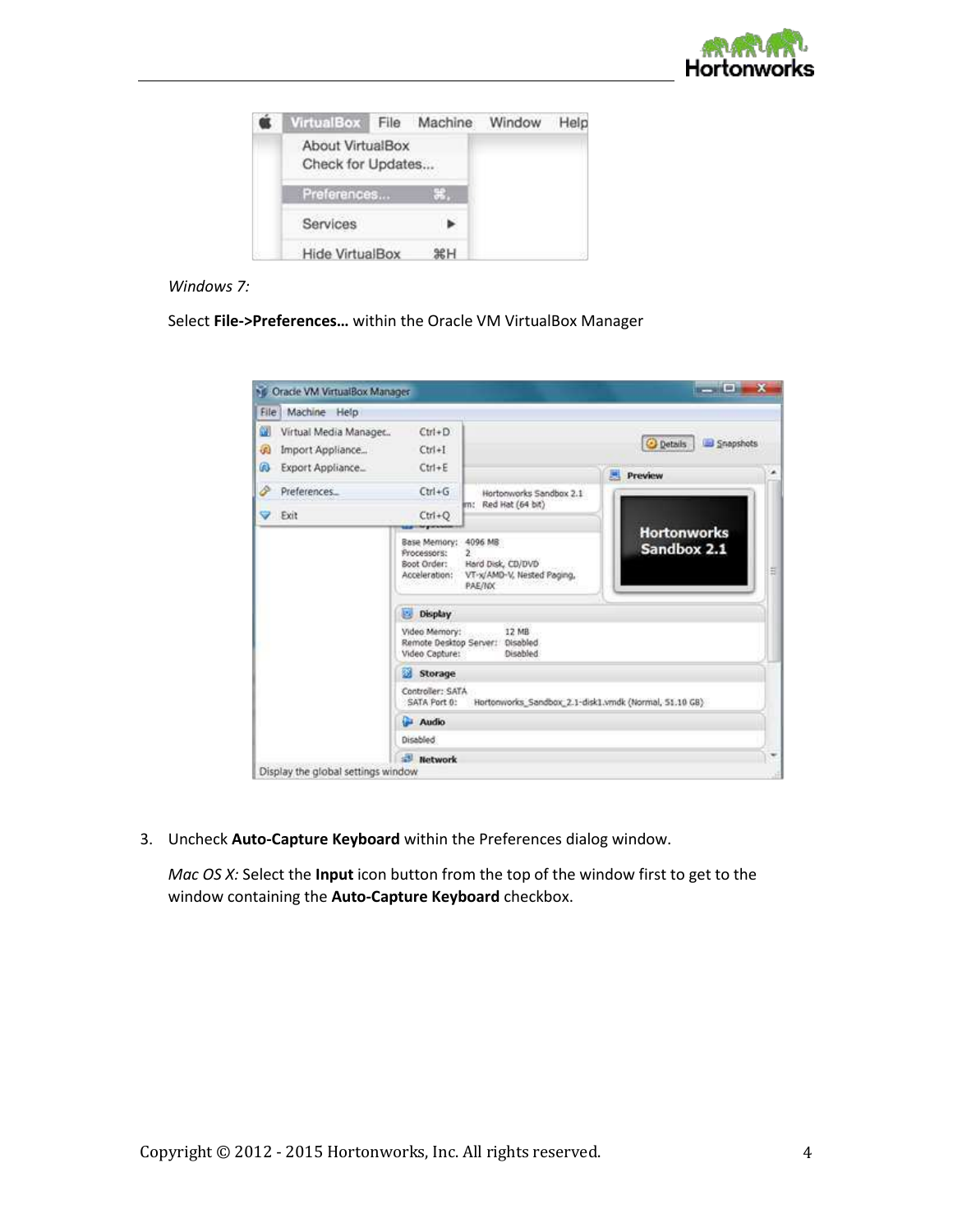

|                                         | VirtualBox - Input       |                                 |    |
|-----------------------------------------|--------------------------|---------------------------------|----|
| ¥,<br>Update<br>General<br><b>Input</b> | 圓<br>Display<br>Language | Network.<br>Extensions<br>Proxy |    |
|                                         | VirtualBox Manager       | Virtual Machine                 |    |
| Name                                    | ٠                        | Shortout                        |    |
| <b>ACPI Shutdown</b>                    | ЖH                       |                                 |    |
| About VirtualBox                        |                          |                                 |    |
| Add                                     | $30$ A                   |                                 |    |
| Check for Updates                       |                          |                                 |    |
| Clone                                   | \$0.36                   |                                 |    |
| Contents                                | 36?                      |                                 |    |
| Create Alias on Desktop                 |                          |                                 |    |
| Discard saved state.                    | 黑.1                      |                                 |    |
| Auto Capture Keyboard<br>2              |                          | Cancel                          | OK |

*Windows 7:* Select the **Input** icon button from the left hand pane of the window first to get to the following window.

| General                 | Input                 |                 |  |
|-------------------------|-----------------------|-----------------|--|
| a Input<br>Update<br>G) | VirtualBox Manager    | Virtual Machine |  |
| Language                | Name                  | Shortcut        |  |
| Display                 | <b>ACPI Shutdown</b>  | Ctrl+H          |  |
| Network                 | About VirtualBox      |                 |  |
| Extensions              | Add                   | Ctrl+A          |  |
| <b>EL</b> Proxy         | Check for Updates     |                 |  |
|                         | Clone                 | $Crit+O$        |  |
|                         | Contante.             | ica.            |  |
|                         | Auto Capture Keyboard |                 |  |

Click the **OK** button once done. This will close the Preferences window.

# 4. Open the **Import Appliance** window.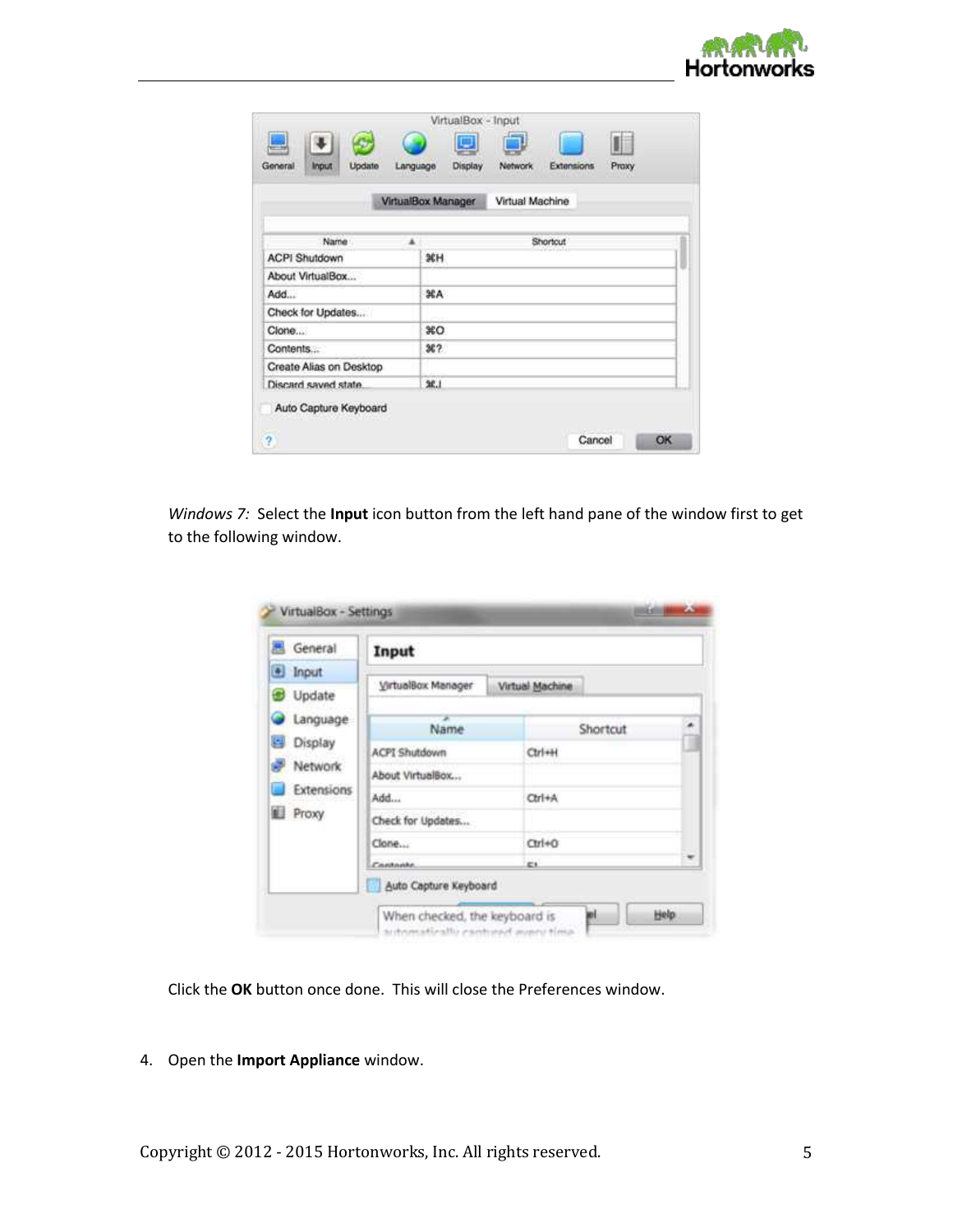

*Mac OS X: Select File->Import Appliance... from the menu bar while the Oracle VM* VirtualBox Manager application is in focus.

| <b>VirtualBox</b> | Machine Window<br>File | Help    |
|-------------------|------------------------|---------|
|                   | Virtual Media Manager  | <b></b> |
|                   | Import Appliance       | 第1      |
|                   | Export Appliance       | <b></b> |

#### *Windows 7:*

Select File->Import Appliance... within the Oracle VM VirtualBox Manager

| Machine<br>File <sup>®</sup><br>Help |                                                                    |                                                                                  |                                        |
|--------------------------------------|--------------------------------------------------------------------|----------------------------------------------------------------------------------|----------------------------------------|
| Virtual Media Manager                | $Ctrl + D$                                                         |                                                                                  |                                        |
| Import Appliance<br>(a)              | $Ctrl - 1$                                                         |                                                                                  | <b>Q</b> etails<br>Snapshots           |
| Export Appliance                     | $Ctrl + E$                                                         |                                                                                  | Preview<br>属                           |
| Preferences                          | $Ctrl + G$                                                         | Hortonworks Sandbox 2.1<br>im: Red Hat (64 bit)                                  |                                        |
| Exit                                 | $Ctrl + O$                                                         |                                                                                  |                                        |
|                                      | <b>Base Memory:</b><br>Processors:<br>Boot Order:<br>Acceleration: | 4096 MB<br>2<br>Hard Disk, CD/DVD<br>VT-x/AMD-V, Nested Paging,<br><b>PAE/NX</b> | <b>Hortonworks</b><br>Sandbox 2.1<br>E |
|                                      | Display                                                            |                                                                                  |                                        |
|                                      | Video Memory:<br>Remote Desktop Server:<br>Video Capture:          | 12 MB<br>Disabled<br>Disabled                                                    |                                        |
|                                      | Storage                                                            |                                                                                  |                                        |
|                                      | Controller: SATA<br>SATA Port 0:                                   | Hortonworks_Sandbox_2.1-disk1.vmdk (Normal, 51.10 G8)                            |                                        |
|                                      | Audio                                                              |                                                                                  |                                        |
|                                      | Disabled                                                           |                                                                                  |                                        |
|                                      | <b>Network</b>                                                     |                                                                                  |                                        |

The **Appliance to Import** dialog window will then display allowing to select the virtual appliance to import.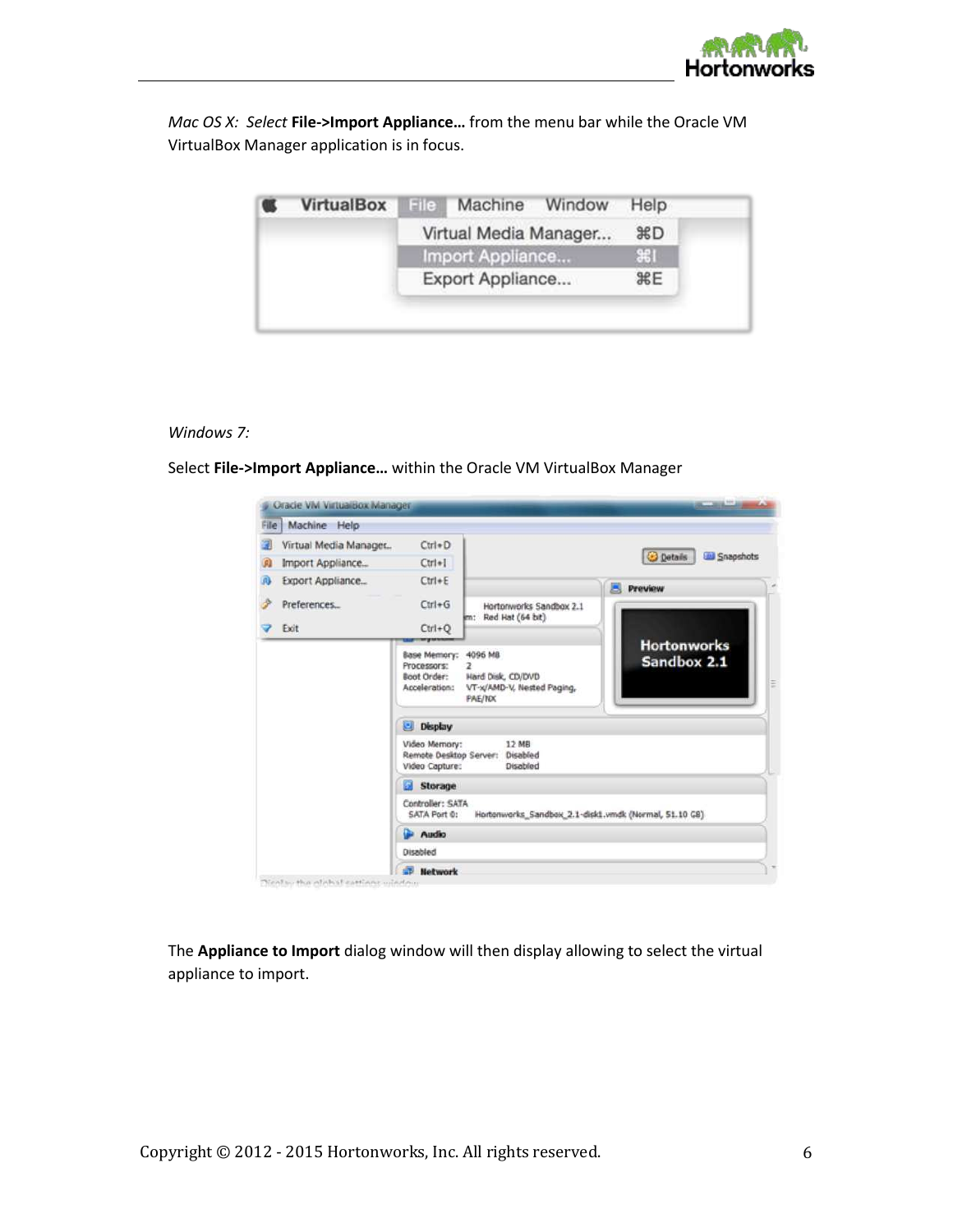

*Mac OS X:*



*Windows 7:* A separate dialog window is put in front of the **VM VirtualBox Manager** window:

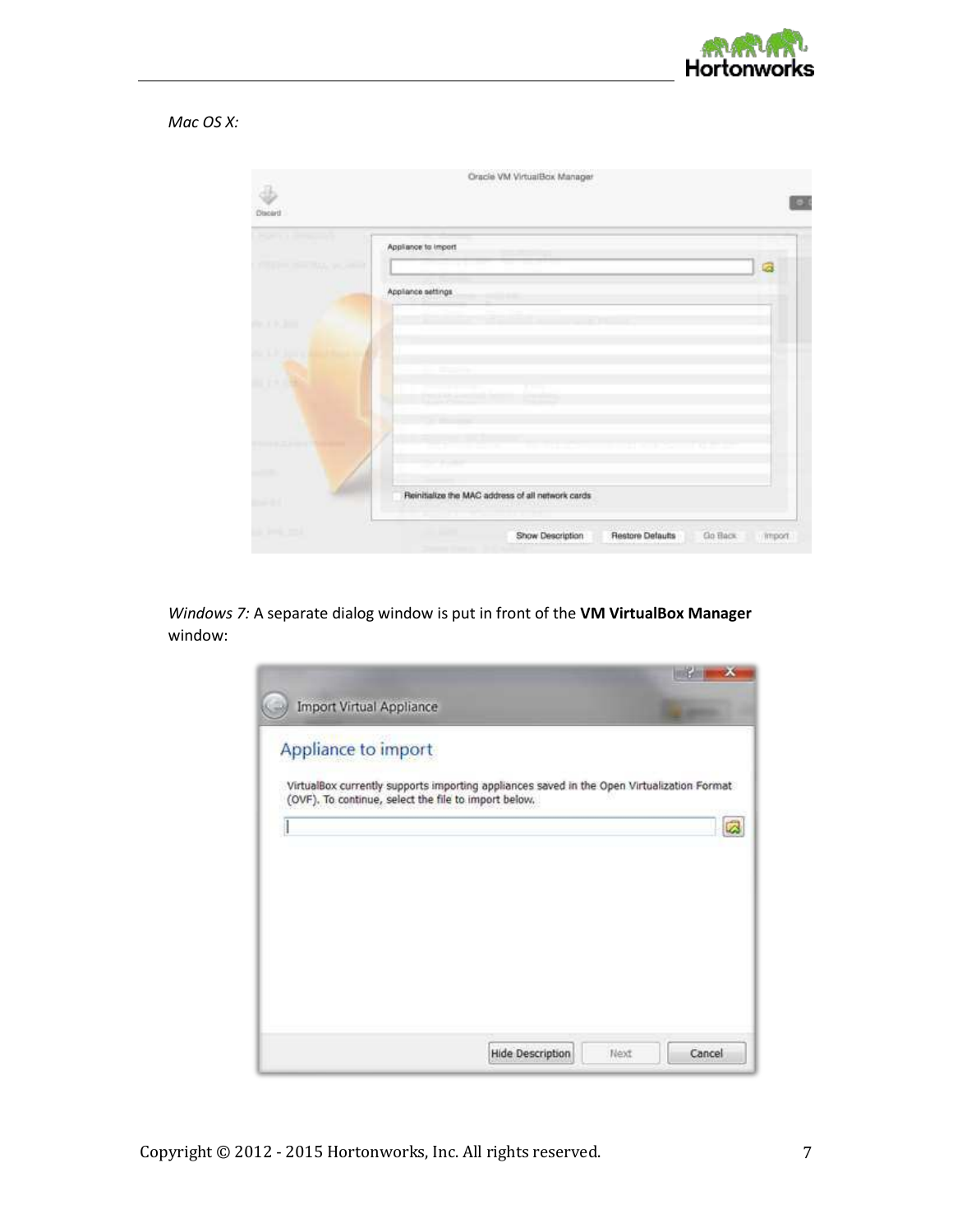

5. Click on the **folder** icon **that** will open a file dialog window. Select the virtual appliance file that you downloaded as a prerequisite. After selecting the file click the **Open** button.

| Mac OS X: |  |  |
|-----------|--|--|
|-----------|--|--|

| 〈 〉 # ■ Ⅲ Ⅲ                                                                                                                                                     | 盥い   | Download<br>٠                  | G | Q. Search             |      |
|-----------------------------------------------------------------------------------------------------------------------------------------------------------------|------|--------------------------------|---|-----------------------|------|
| Favorites                                                                                                                                                       | Name |                                |   | <b>Date Modified</b>  | ×    |
| All My Files<br>Cloud Drive<br>$\curvearrowright$ Applications<br>Desktop<br>Documents<br>m<br>Downloads<br>o<br>Movies<br><b>J</b> Music<br>Pictures<br>molina |      | Sandbox_HDP_2.2_VirtualBox.ova |   | Feb 25, 2015; 8:39 AM |      |
| Devices<br>HW11153<br><b>Remote Disc</b><br>Shared<br>New Folder                                                                                                |      |                                |   | Cancel                | Open |

# *Windows 7:*

| L. A. wm                                                                                                                                                               |                             |                   | $ +$ $\bullet$ Search am                     | p           |
|------------------------------------------------------------------------------------------------------------------------------------------------------------------------|-----------------------------|-------------------|----------------------------------------------|-------------|
| New folder<br>Organize -                                                                                                                                               |                             |                   | <b>IE ·</b>                                  | Đ<br>E.     |
| Favorites                                                                                                                                                              | ×<br>Name                   | Date modified     | Type                                         | 526         |
| <b>Desktop</b><br><b>Downloads</b><br>Ξ<br><b>G.</b> OneDrive<br><b>Recent Places</b><br>Libranes<br>Documents<br>J. Music<br><b>R.</b> Pictures<br>Videos<br>562 IV 5 | Sandbox, HDP_2.2_VirtualBox | 2/25/2015 8:39 AM | Open Virtualizatio                           | 2,692,704   |
| <b>CONTRACTOR</b> SERVICE<br>+omegroup<br>$-14.1$                                                                                                                      |                             | ш                 |                                              |             |
| File game:                                                                                                                                                             |                             |                   | Open Virtualization Format<br>漺<br>Open<br>٠ | ۰<br>Cancel |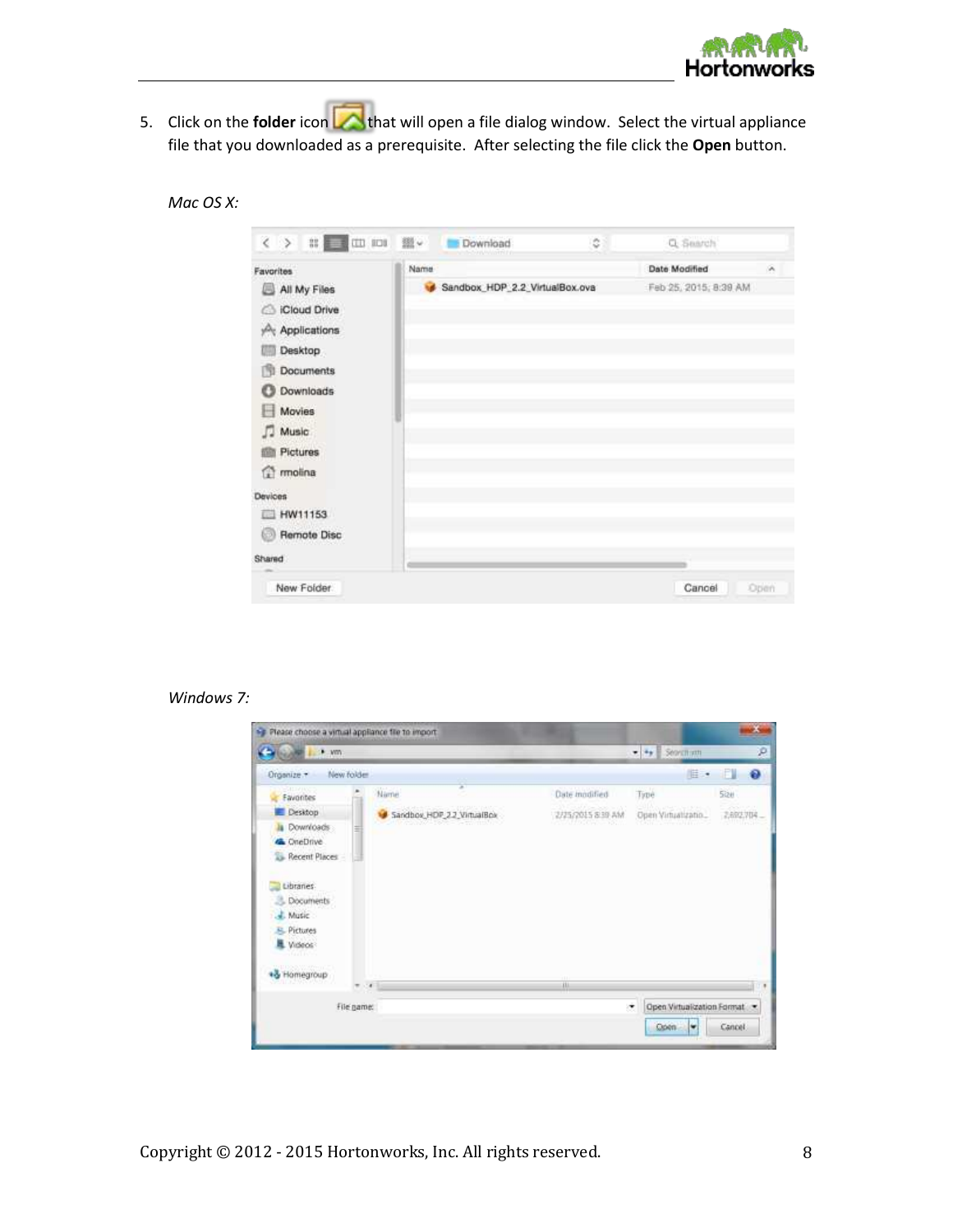

*NOTE: The name of the file you have downloaded depends on the version of the Hortonworks Sandbox you have chosen to download. The above pictures are referencing Sandbox HDP version 2.2* 

Application settings are now displayed.

*Mac OS X:* 

| Appliance settings |                           |
|--------------------|---------------------------|
| Description        | Configuration             |
| Virtual System 1   | $-2.140 - 0.1$            |
| Name               | Hortonworks Sandbox 2.1_1 |
| Product            | Sandbox                   |
| Vendor             | Hortomworks               |
| Version<br>ت       | 2.1                       |
| Guest OS Type      | Red Hat (64 bit)          |
| CPU                | $\overline{z}$            |
| <b>RAM</b>         | 4096 MB                   |
| USB Controller     | 四                         |

## *Windows 7:*

On Windows after you select the virtual appliance file, you are brought back to this window.

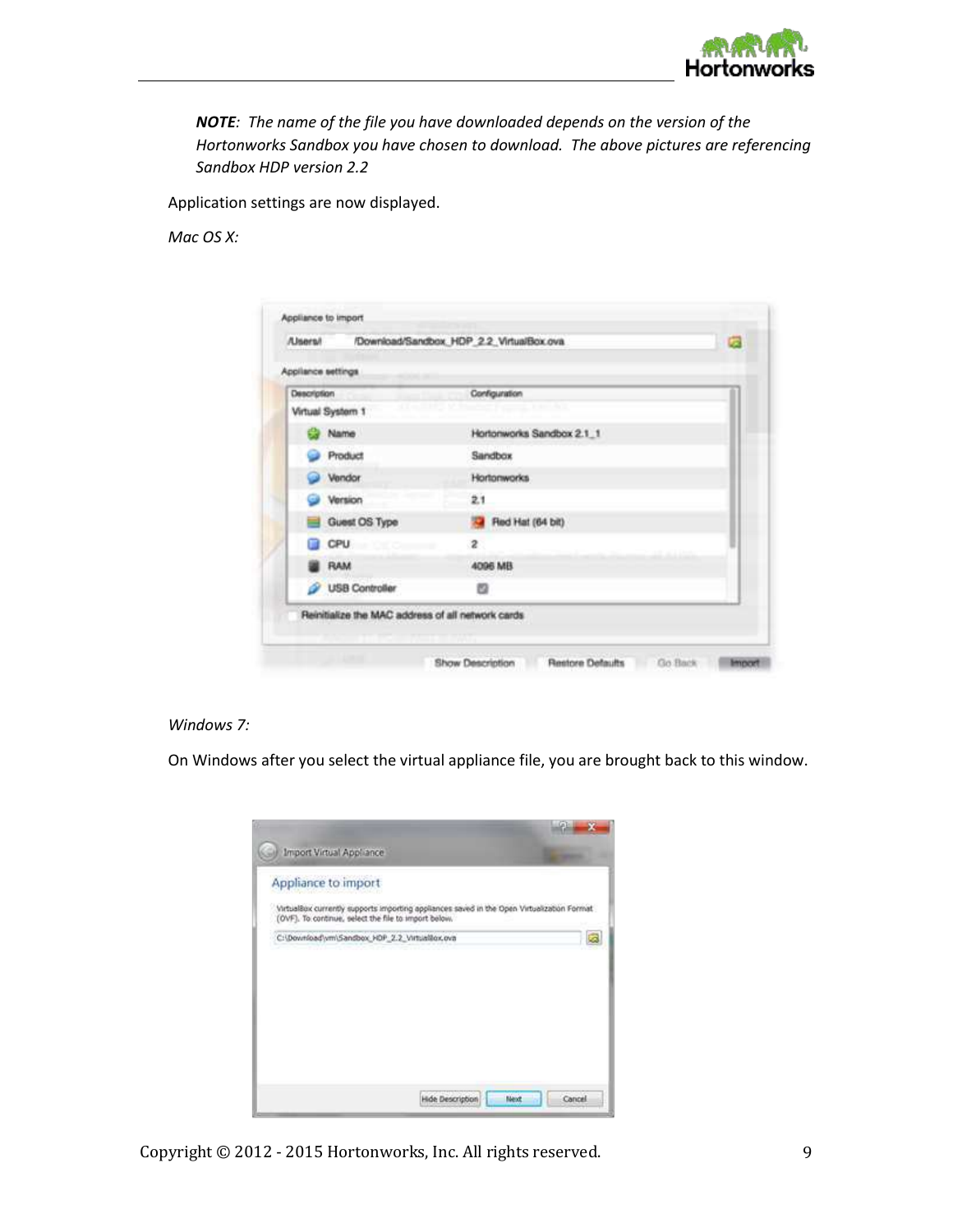

After clicking on **Next**, the Appliance Settings are displayed.

| <b>Appliance settings</b>                                                                                                                                                           |                           |                       |
|-------------------------------------------------------------------------------------------------------------------------------------------------------------------------------------|---------------------------|-----------------------|
| These are the virtual machines contained in the appliance and the suggested settings of the<br>imported VirtualBox machines. You can change many of the properties shown by double- |                           |                       |
| clicking on the items and disable others using the check boxes below.                                                                                                               |                           |                       |
| Description                                                                                                                                                                         | Configuration             |                       |
| <b>E CPU</b>                                                                                                                                                                        |                           |                       |
| RAM                                                                                                                                                                                 | M <sub>B</sub>            |                       |
| VSB Controller                                                                                                                                                                      |                           |                       |
| Network Adapter                                                                                                                                                                     | PCnet-FAST III (Am79C973) |                       |
| Hard Disk Controller (SATA)                                                                                                                                                         | AHCT                      |                       |
| Virtual Disk Image                                                                                                                                                                  | <b>CAUsersA</b>           | <b>NirtualBox VM.</b> |
|                                                                                                                                                                                     |                           |                       |

6. Modify Appliance Settings as needed.

Within the Appliance Settings section you may wish to allocate more RAM to the virtual appliance. Setting 8GB of RAM to the Hortonworks Sandbox virtual appliance will improve the performance. Make sure you have enough physical RAM on the host machine to make this change. To make the change, click on the specific value to modify and make your edits. Once finished configuring, click **Import**.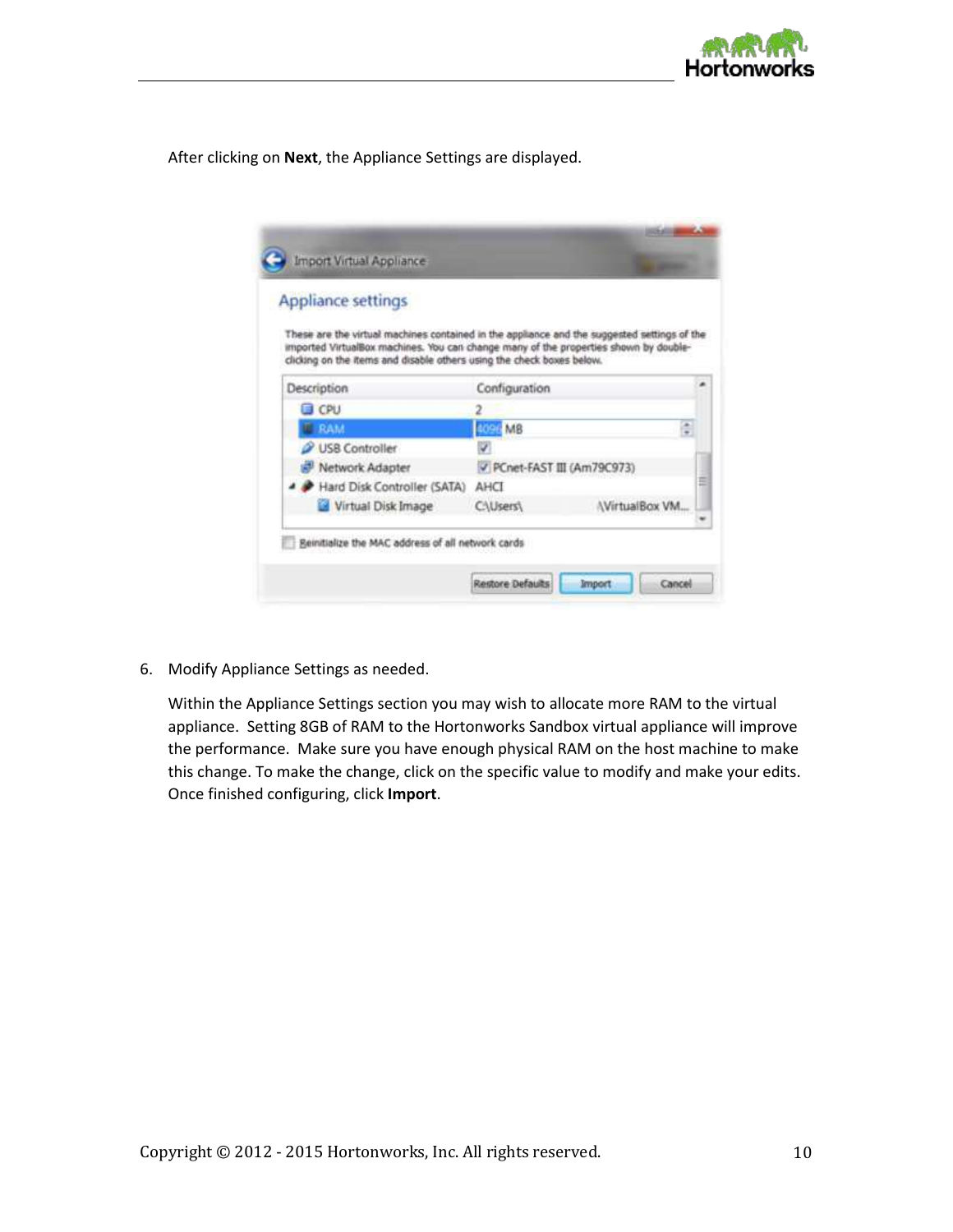

*Mac OS X:* 

| Appliance settings                                 |                           |   |
|----------------------------------------------------|---------------------------|---|
| Description:<br>Virtual System 1                   | Configuration             |   |
| Co Name                                            | Hortonworks Sandbox 2.1_1 |   |
| Product                                            | Sandbox                   |   |
| Vendor                                             | Hortonworks               |   |
| Version                                            | 2.1                       |   |
| Guest OS Type                                      | Red Hat (64 bit)          |   |
| CPU<br>Em 1<br>Concertainty of the                 | 2                         |   |
| <b>RAM</b>                                         | 4096 MB                   | о |
| USB Controller                                     | ø                         |   |
| Reinitialize the MAC address of all network cards. |                           |   |

## *Windows 7:*

| <b>Appliance settings</b>                                                                                                                                                           |                           |                      |
|-------------------------------------------------------------------------------------------------------------------------------------------------------------------------------------|---------------------------|----------------------|
| These are the virtual machines contained in the appliance and the suggested settings of the<br>imported VirtualBox machines. You can change many of the properties shown by double- |                           |                      |
| clicking on the items and disable others using the check boxes below.                                                                                                               |                           |                      |
| Description                                                                                                                                                                         | Configuration             |                      |
| <b>CPU</b>                                                                                                                                                                          |                           |                      |
| <b>E</b> RAM                                                                                                                                                                        | EL MB                     |                      |
| VSB Controller                                                                                                                                                                      |                           |                      |
| Network Adapter                                                                                                                                                                     | PCnet-FAST III (Am79C973) |                      |
| A Hard Disk Controller (SATA)                                                                                                                                                       | AHC                       |                      |
| Virtual Disk Image                                                                                                                                                                  | <b>CAUsers\</b>           | <b>NirtualBox VM</b> |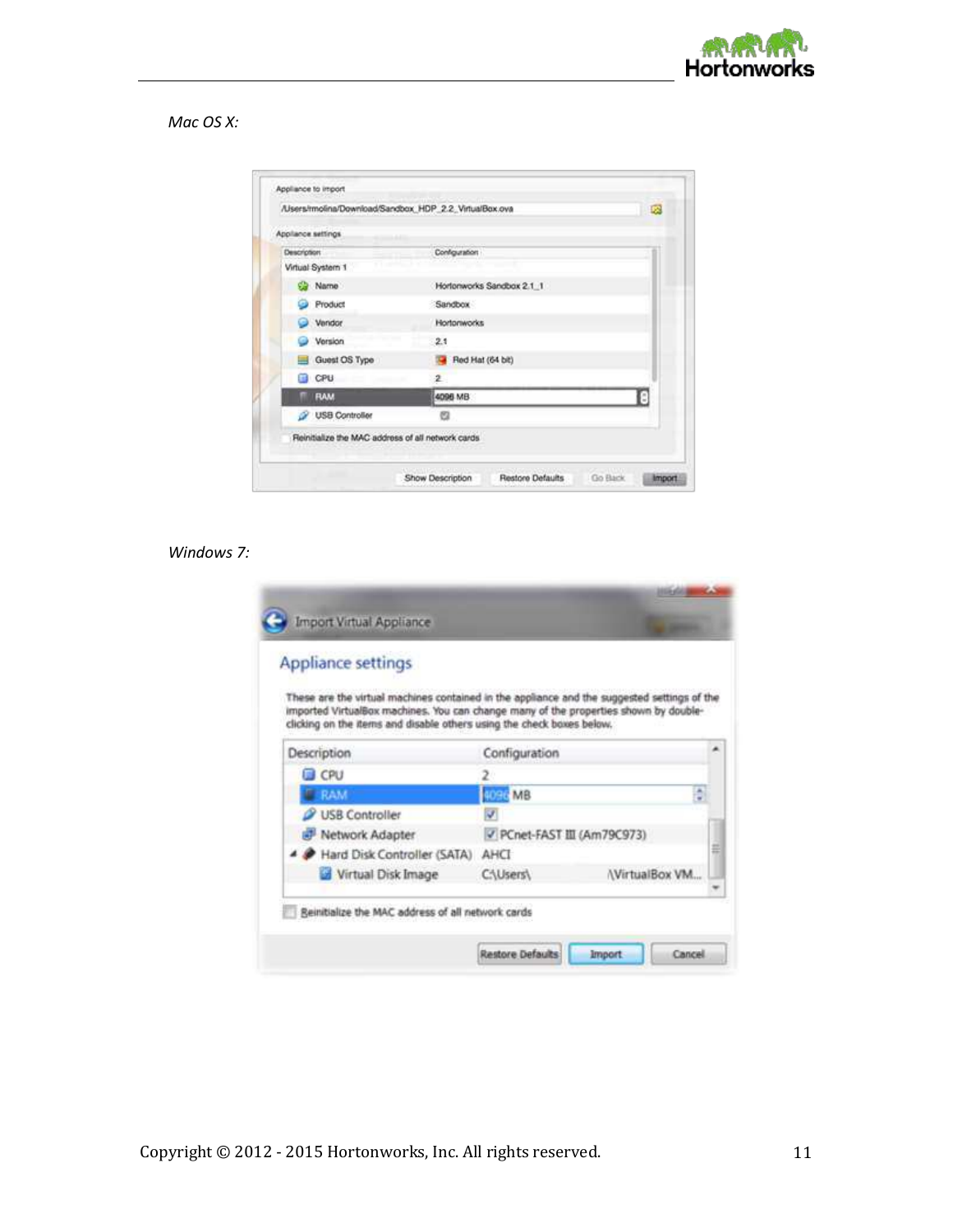

# Progress of the Import *Mac OS X:*



## *Windows 7:*



7. Once the import finishes, you are brought to the main Oracle VM VirtualBox Manager screen. From the left hand pane, select the appliance you just imported and click the green **Start** arrow.

*Mac OS X:* 



*Windows 7:* 

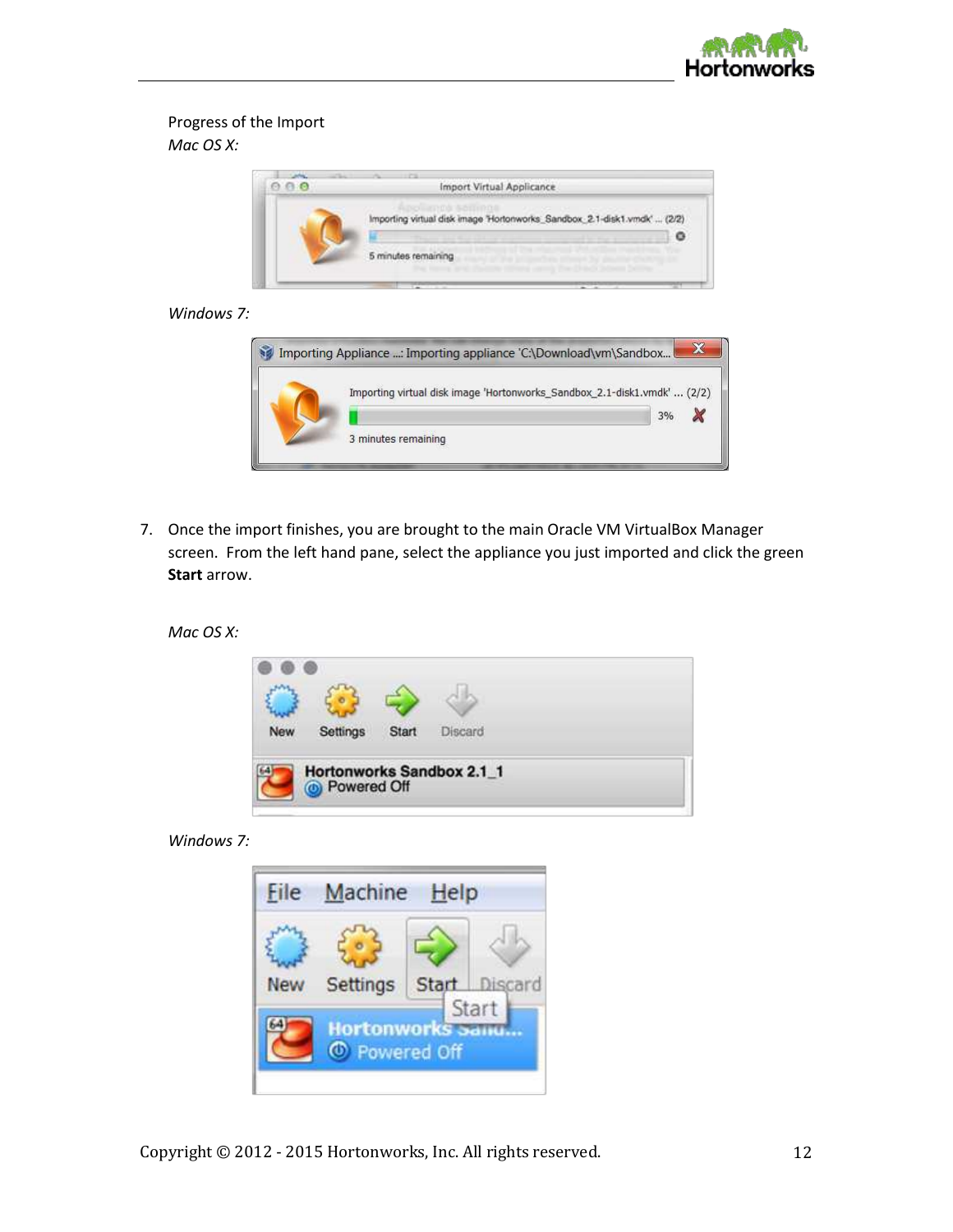

A console window opens and displaying the boot up information.

| Hortonworks Sandbox 2.1 [Running] - Oracle VM VirtualBox                                                                                                                                                                                                                                                                                                                                                                                                                                                                                                       |                               | <b>DOMESTIC</b> SP NO |                                                                                                                                                                           |  |
|----------------------------------------------------------------------------------------------------------------------------------------------------------------------------------------------------------------------------------------------------------------------------------------------------------------------------------------------------------------------------------------------------------------------------------------------------------------------------------------------------------------------------------------------------------------|-------------------------------|-----------------------|---------------------------------------------------------------------------------------------------------------------------------------------------------------------------|--|
| Machine View Devices Help                                                                                                                                                                                                                                                                                                                                                                                                                                                                                                                                      |                               |                       |                                                                                                                                                                           |  |
| Starting udev: piix4 smbus 0000:08:07.0: SMBus base address uninitialized - upgr<br>ade B10S or use force addr=8xaddr                                                                                                                                                                                                                                                                                                                                                                                                                                          |                               |                       |                                                                                                                                                                           |  |
|                                                                                                                                                                                                                                                                                                                                                                                                                                                                                                                                                                | UX.                           |                       |                                                                                                                                                                           |  |
| Setting hostname sandbox.hortonworks.com:                                                                                                                                                                                                                                                                                                                                                                                                                                                                                                                      |                               |                       |                                                                                                                                                                           |  |
| Setting up Logical Volume Management: 3 logical volume(s) in volume group "vg<br>sandbox" now active                                                                                                                                                                                                                                                                                                                                                                                                                                                           |                               |                       |                                                                                                                                                                           |  |
|                                                                                                                                                                                                                                                                                                                                                                                                                                                                                                                                                                | $(1 - 1)$ $(1 - 1)$           |                       |                                                                                                                                                                           |  |
| Checking filesustems                                                                                                                                                                                                                                                                                                                                                                                                                                                                                                                                           |                               |                       |                                                                                                                                                                           |  |
| /dev/mapper/vg_sandbox-Iv_root: clean, 188194/2793472 files, 1328681/11159552 bl<br>ocks<br>/dev/sdal: recovering journal<br>/dev/sda1: clean, 38/128016 files, 48824/512080 blocks<br>/dev/mapper/vg_sandbox-lv_home: recovering journal<br>/dev/mapper/vg sandbox-lv_home: clean, 82/272544 files, 52879/1889536 blocks<br>Remounting root filesystem in read-write mode:<br>Mounting local filesustems:<br>Enabling /etc/fstab swaps:<br>Entering non-interactive startup<br>Starting monitoring for UG og_sandbox: 3 logical volume(s) in volume group "og | C R<br>OK.<br><b>DR</b><br>ĐЖ |                       |                                                                                                                                                                           |  |
| sandbox monitored                                                                                                                                                                                                                                                                                                                                                                                                                                                                                                                                              |                               |                       |                                                                                                                                                                           |  |
|                                                                                                                                                                                                                                                                                                                                                                                                                                                                                                                                                                | G K                           |                       |                                                                                                                                                                           |  |
| Bringing up loopback interface:<br>Bringing up interface ethB:                                                                                                                                                                                                                                                                                                                                                                                                                                                                                                 | OК                            |                       |                                                                                                                                                                           |  |
| Determining IP information for eth8                                                                                                                                                                                                                                                                                                                                                                                                                                                                                                                            |                               |                       |                                                                                                                                                                           |  |
|                                                                                                                                                                                                                                                                                                                                                                                                                                                                                                                                                                |                               |                       | $\mathscr{D}$ $\mathbb{R}$ $\mathbb{R}$ $\mathbb{C}$ $\mathbb{C}$ $\mathbb{C}$ $\mathbb{R}$ $\mathbb{R}$ $\mathbb{R}$ $\mathbb{C}$ $\mathbb{C}$ $\mathbb{C}$ $\mathbb{R}$ |  |

Once the virtual machine fully boots up, the console displays the login instructions.

|                           | virtualbox-iso [Running] - Oracle VM VirtualBox |                                                                                               |                                                                                                   |  |
|---------------------------|-------------------------------------------------|-----------------------------------------------------------------------------------------------|---------------------------------------------------------------------------------------------------|--|
| Machine View Devices Help |                                                 |                                                                                               |                                                                                                   |  |
| http://hortonworks.com    | Hortonworks Sandbox with HDP 2.2                |                                                                                               |                                                                                                   |  |
| http://127.8.8.1:8888/    | in the browser's address field:                 | To initiate your Hortonworks Sandbox session,<br>please open a browser and enter this address |                                                                                                   |  |
|                           |                                                 | You can access SSH by \$ ssh root0127.0.0.1 -p 2222                                           |                                                                                                   |  |
|                           |                                                 |                                                                                               | Log in to this virtual machine: Linux/Windows <alt+f5>, Mac OS X <fn+alt+f5></fn+alt+f5></alt+f5> |  |
|                           |                                                 |                                                                                               | <b>BAJEED BERght Ctrl</b>                                                                         |  |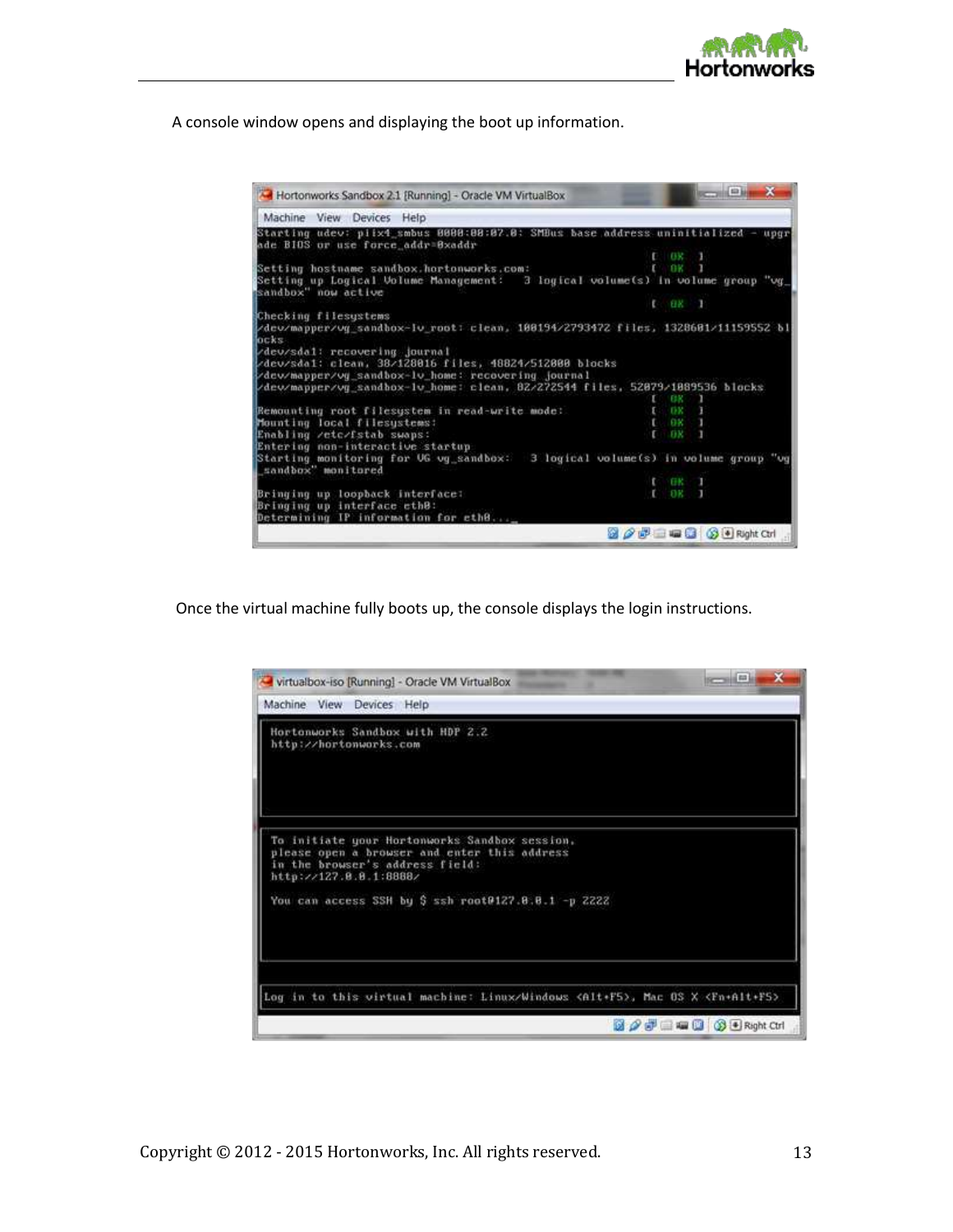

8. Use one of the supported browsers mentioned in the prerequisites section of this document within your host machine. Enter the URL displayed in the console. By default it should be http://127.0.0.1:8888. The registration form should appear:

| <b>RURTLET</b>                                                                                                                                                                                                                                                          | <b>HDP 2.2</b><br>Sandbox |
|-------------------------------------------------------------------------------------------------------------------------------------------------------------------------------------------------------------------------------------------------------------------------|---------------------------|
| Welcome to Sandbox!                                                                                                                                                                                                                                                     |                           |
| The Hortonworks Sandbox is designed to provide you with a personal Hadoop solution and learning platform in one convenient package.<br>The Sandbox cornes with step-by-step hands-on tutorials, demos, videos that allow you to go from Zero to Big Data in 15 Minutes. |                           |
| To get started with the Hortonworks Sandbox, please register using the form below.                                                                                                                                                                                      |                           |
| <b>First Name:</b>                                                                                                                                                                                                                                                      | 阢                         |
| <b>Last Name:</b>                                                                                                                                                                                                                                                       |                           |
| Email Address:                                                                                                                                                                                                                                                          |                           |
| Company Name:                                                                                                                                                                                                                                                           |                           |
| <b>Phone Number:</b>                                                                                                                                                                                                                                                    |                           |
| I agree to Torms of Use                                                                                                                                                                                                                                                 | Ð                         |
|                                                                                                                                                                                                                                                                         |                           |

*NOTE: You just need to do this once. The next time you reboot Sandbox, you will not be prompted for this registration page.*